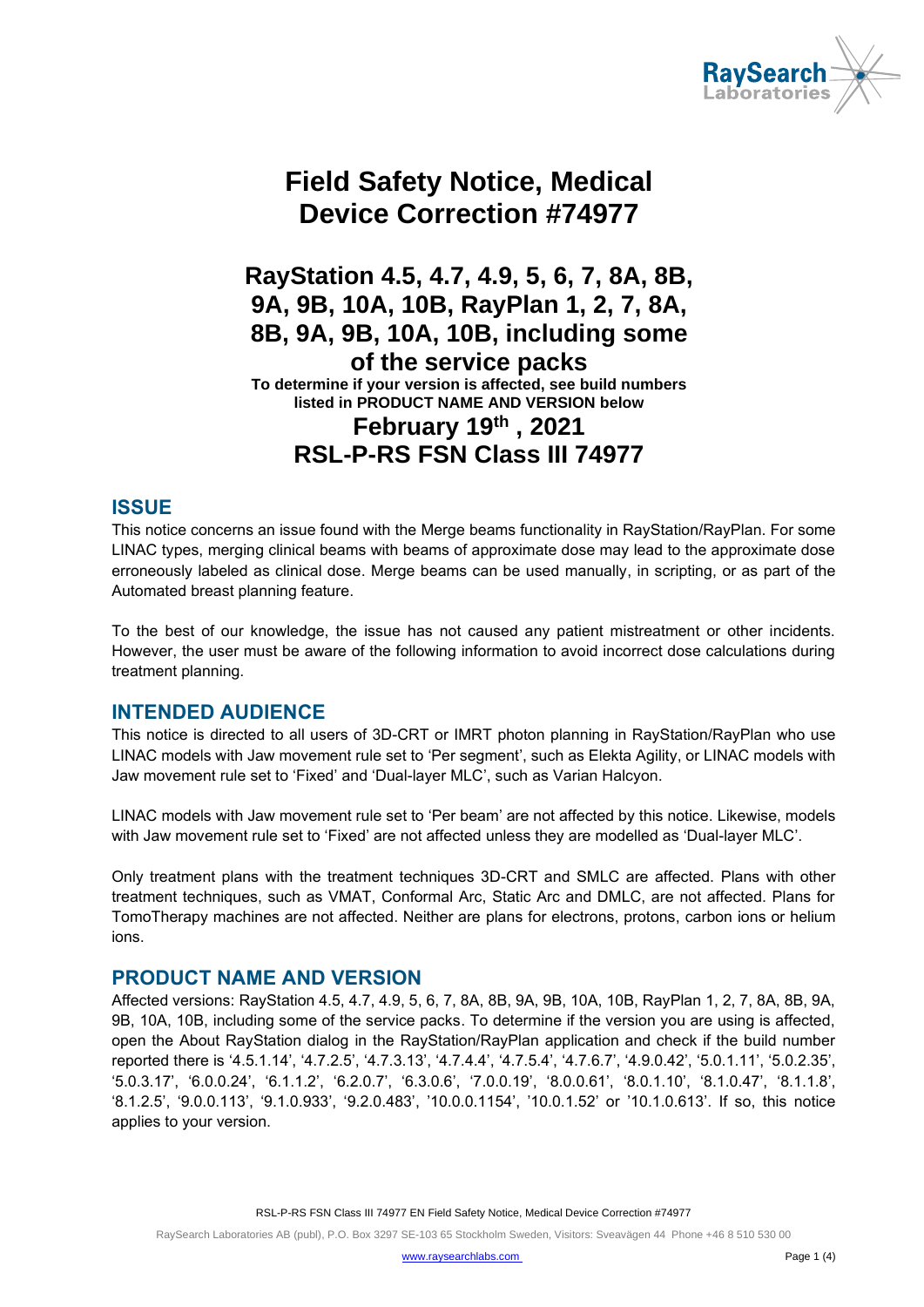

| Product name (build number)                                         | <b>UDI-DI</b>  |
|---------------------------------------------------------------------|----------------|
| RayStation 4.0 (4.0.0.14) to RayStation 5 Service Pack 2 (5.0.2.35) | N/A            |
| RayStation 5 Service Pack 3 (5.0.3.17)                              | 07350002010020 |
| RayStation 6/RayPlan 2 (6.0.0.24)                                   | 07350002010013 |
| RayStation 6/RayPlan 2 Service Pack 1 (6.1.1.2)                     | 07350002010082 |
| RayStation 6/RayPlan 2 Service Pack 2 (6.2.0.7)                     | 07350002010075 |
| RayStation 6/RayPlan 2 Service Pack 3 (6.3.0.6)                     | 07350002010242 |
| RayStation/RayPlan 7 (7.0.0.19)                                     | 07350002010068 |
| RayStation/RayPlan 8A (8.0.0.61)                                    | 07350002010112 |
| RayStation/RayPlan 8A Service Pack 1 (8.0.1.10)                     | 07350002010136 |
| RayStation/RayPlan 8B (8.1.0.47)                                    | 07350002010129 |
| RayStation/RayPlan 8B Service Pack 1 (8.1.1.8)                      | 07350002010204 |
| RayStation/RayPlan 8B Service Pack 2 (8.1.2.5)                      | 07350002010235 |
| RayStation/RayPlan 9A (9.0.0.113)                                   | 07350002010174 |
| RayStation/RayPlan 9B (9.1.0.933)                                   | 07350002010266 |
| RayStation/RayPlan 9B Service Pack 1 (9.2.0.483)                    | 07350002010297 |
| RayStation/RayPlan 10A (10.0.0.1154)                                | 07350002010303 |
| RayStation/RayPlan 10A Service Pack 1 (10.0.1.52)                   | 07350002010365 |
| RayStation/RayPlan 10B (10.1.0.613)                                 | 07350002010310 |

#### **DESCRIPTION**

To support a field-in-field approach, two or more beams can be merged to create a single beam. The Merge beams functionality can be used in three scenarios:

- Manual 'Merge beams' in the 3D-CRT module
- Scripting when using the action MergeBeamSegments
- Automated breast planning

Depending on the beam setup and machine constraints, the dose may be automatically invalidated as part of the merge. However, the dose of the merged beam will be displayed and be incorrectly labeled with the dose engine used for the target beam, that is, the beam that the other beams are merged into.

For performance reasons, optimization of photon plans is performed using the SVD dose engine which is less accurate than the dose engines used for final dose calculation. The dose distribution will then be displayed as 'Approximate' and it will not be possible to approve or export the plan until a final dose calculation using a clinical dose engine has been performed. Dose calculated with a dose engine validated for final dose is displayed as 'Clinical'.

In some cases, when merging two beams where the first beam has clinical dose and the second beam has approximate dose, the dose of the resulting beam will be labeled as 'Clinical', although dose for some of the beam segments is still calculated with the SVD dose engine and it should be labeled 'Approximate: Mixed dose'. The difference between approximate and final 'Clinical' dose is in most cases small, but there can be body sites such as lung where the difference can be significant.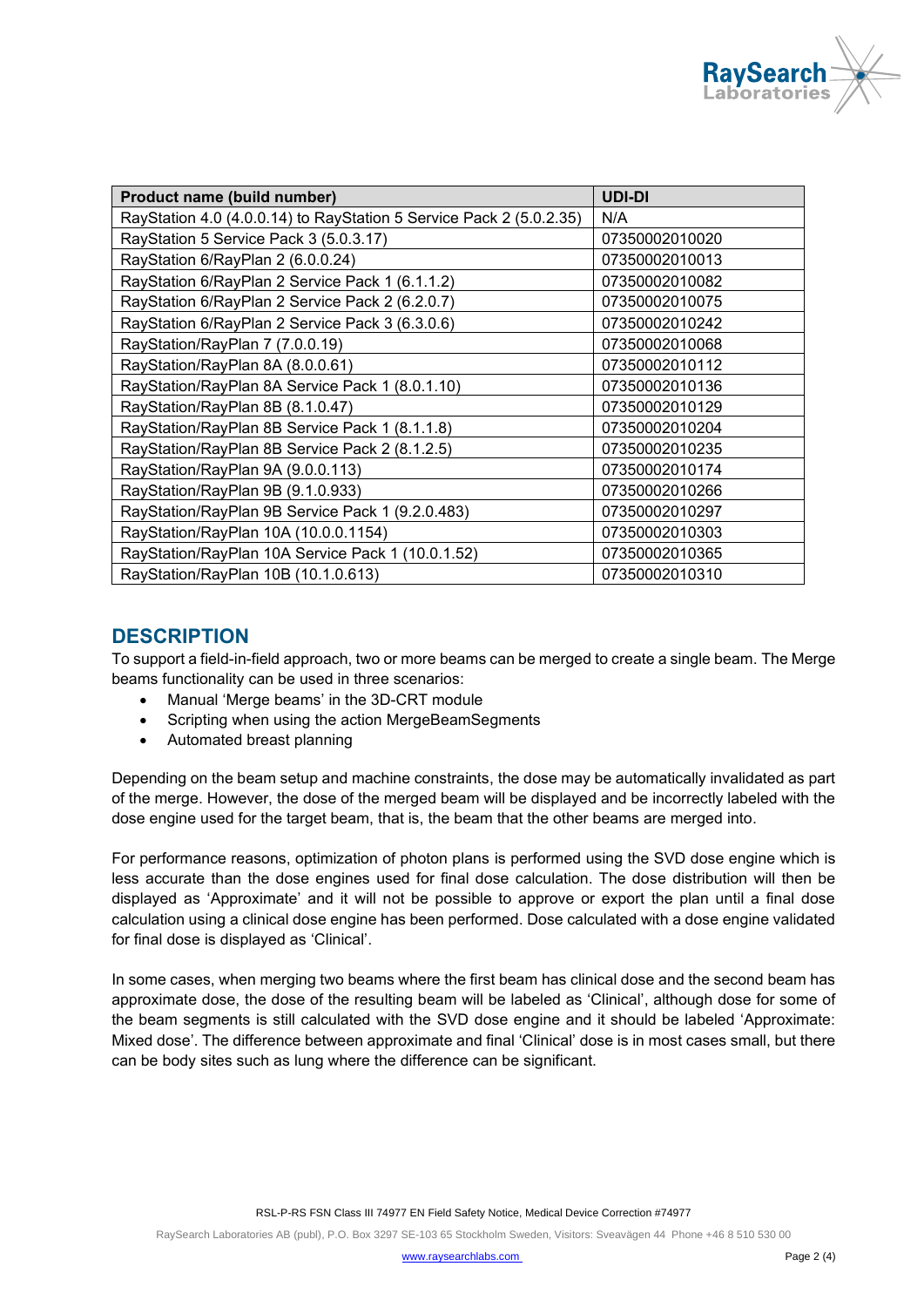

## **ACTIONS TO BE TAKEN BY THE USER**

- **Manual 'Merge beams' in the 3D-CRT module** Scenario: When merging a beam B1 with other beams (e.g., B2 and B3) in the 3D-CRT module. Action: If the target beam B1 has a clinical dose before the merge, make sure that all the beams to be merged (B2 and B3) also have a clinical dose computed with the same dose engine.
- **Scripting when using the action MergeBeamSegments** Scenario: When running a script containing the action MergeBeamSegments as below: *beam\_set.MergeBeamSegments(TargetBeamName="B1", MergeBeamNames=["B2", "B3"])* Action: If the target beam B1 has a clinical dose before running the script, make sure that the beams to be merged (B2 and B3) also have a clinical dose computed with the same dose engine.
- **Automated breast planning** Scenario: When creating a treatment plan in the Automated breast planning module, the generated breast plan has two beams: A1 and A2. Actions: 1. Change module to Plan optimization.
	- - 2. Invalidate the dose for both the A1 and A2 beams by changing a beam property that can easily be restored (e.g., change the couch angle from 0 to 1).
		- 3. Set the beam property back to the intended value (e.g., set the couch angle back to 0 for both beams).
		- 4. Compute final dose.
- Educate planning staff and all users about this workaround.
- Inspect your product and identify all installed units with the above software version number(s).
- **Confirm that you have read and understood this notice by replying to the notification email.**

#### **SOLUTION**

This issue will be resolved in the next version of RayStation/RayPlan, scheduled for market release in May 2021 (subject to market clearance in some markets). If customers wish to continue using versions of RayStation/RayPlan affected by this notice, all users must maintain awareness of this notice. Alternatively, customers can choose to upgrade to the new version once it becomes available for clinical use.

#### **TRANSMISSION OF THIS NOTICE**

This notice needs to be passed on to all those who need to be aware within your organization. Please maintain awareness of this notice as long as any version of RayStation/RayPlan affected by this issue is in use to ensure effectiveness of the workaround.

Thank you for your cooperation, and we apologize for any inconvenience.

For regulatory information, please contact [quality@raysearchlabs.com](mailto:%20quality@raysearchlabs.com)

RaySearch will notify the appropriate regulatory agencies about this Field Safety Notice.

I am approving this document<br>
David Hedfors Stockholm, Sweden 2021.02.19 13:58:24 +01'00'

RSL-P-RS FSN Class III 74977 EN Field Safety Notice, Medical Device Correction #74977

RaySearch Laboratories AB (publ), P.O. Box 3297 SE-103 65 Stockholm Sweden, Visitors: Sveavägen 44 Phone +46 8 510 530 00